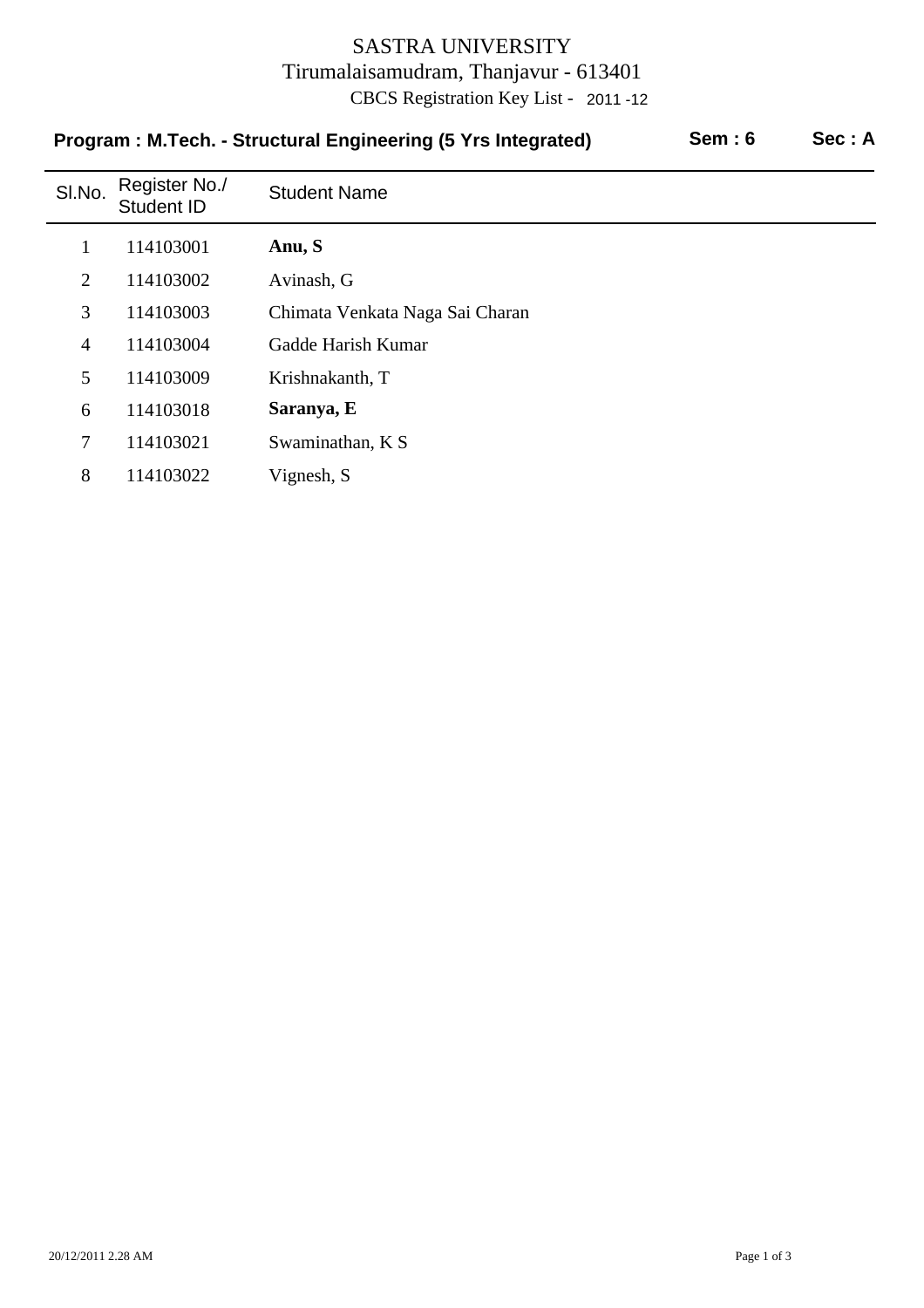## SASTRA UNIVERSITY Tirumalaisamudram, Thanjavur - 613401 CBCS Registration Key List - 2011 -12

|                | Program: M.Tech. - Structural Engineering (5 Yrs Integrated) | Sem:6                | Sec: B |  |
|----------------|--------------------------------------------------------------|----------------------|--------|--|
| SI.No.         | Register No./<br>Student ID                                  | <b>Student Name</b>  |        |  |
| $\mathbf 1$    | 114103006                                                    | Govandan, A          |        |  |
| 2              | 114103007                                                    | Guru Prasanna, J     |        |  |
| 3              | 114103012                                                    | Paari, P             |        |  |
| $\overline{4}$ | 114103013                                                    | Raghavendra, V       |        |  |
| 5              | 114103014                                                    | Rajashree, R         |        |  |
| 6              | 114103016                                                    | Sairam, R            |        |  |
| $\overline{7}$ | 114103019                                                    | Saravana Maadavan, C |        |  |
| 8              | 114103023                                                    | Vishal, E            |        |  |